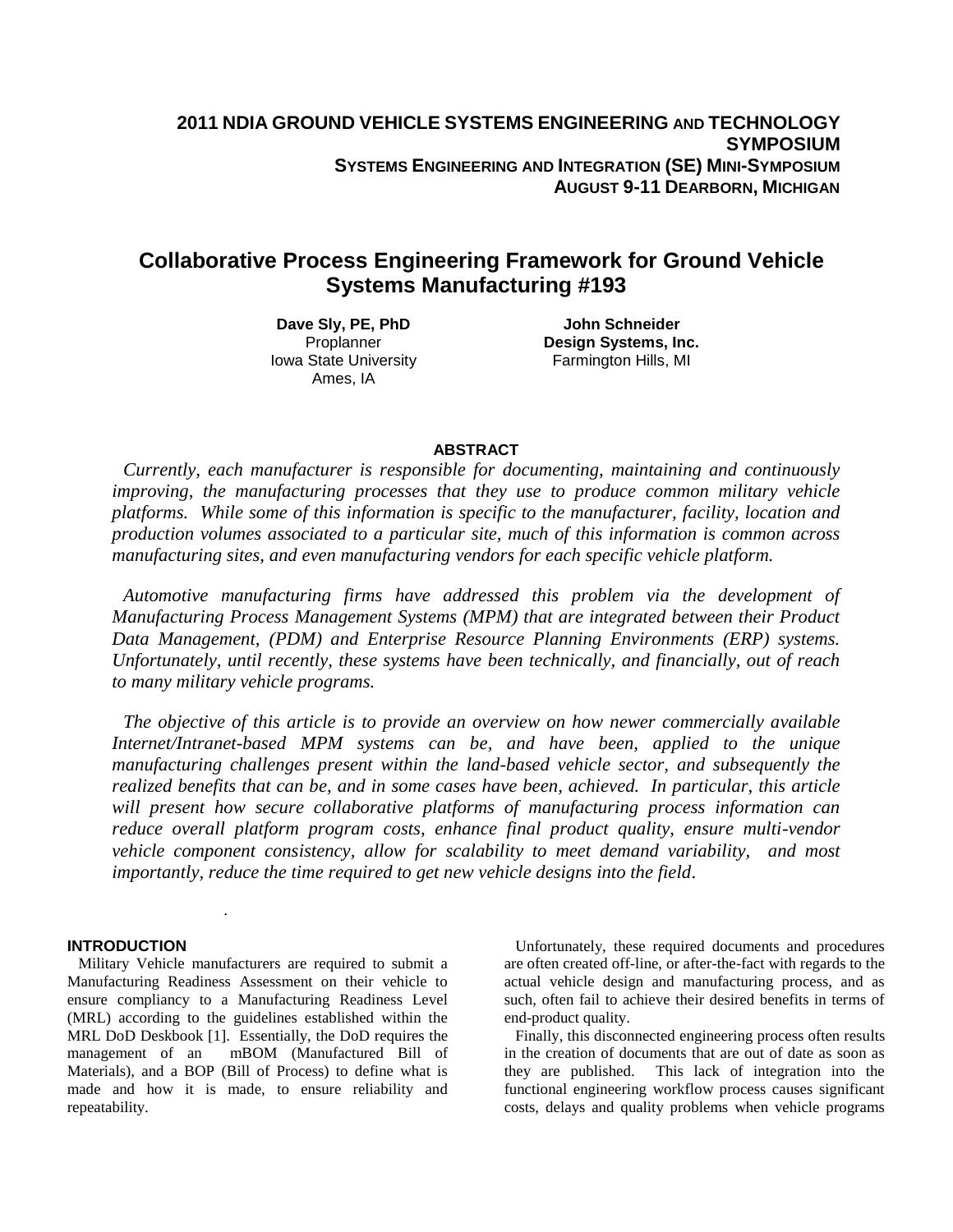are shared among different manufacturers, or when production volumes of particular vehicles ramp up significantly after extended periods of downtime.

A system is needed by vehicle manufacturers which provides MRL compliant documentation on production processes which are synchronized with Product Engineering changes and subsequently create Shop Floor quality documentation, and ERP quality Routings which can effectively be used to drive production.

# **MPM AND WORKFLOW**

 Manufacturing Process Management (MPM) involves the design and management of manufacturing processes which integrate Products, Plants and Resources. MPM technologies originated within the vehicle industry, as it represents the most complicated and dynamically changing process engineering problems found in industry.

MPM systems start with the eBOM (as an initial import) and then these systems import all subsequent ECO's (Engineering Change Orders) which arrive from Product Engineering. These ECO's (sometimes referred to as ECR's until approved by the manufacturing department) provide updated component lists (eBOM's), pursuant to a particular new version of that sub assembly.

Manufacturing Engineering is then responsible for determining how, where and when these components are assembled into a final product configuration. This involves the detailed definition of all supporting systems (tools, facilities, people, raw materials, etc.)

### *eBOM versus mBOM*

While the eBOM is a structured list of components that appear in the final product, the mBOM represents a structured list of components which are consumed in the creation of the product, and structured according to how the product is manufactured. For example, an mBOM will often contain raw materials, solvents/lubricants, packaging and finish details which are not present in the eBOM. In addition, an mBOM will often reference common part occurrences throughout the structure, instead of just listing a quantity of those components at a particular level of indentation. This "explosion" of common parts is required when those parts (i.e. such as fasteners) are assembled within different workstations, or which appear in different process descriptions.

This difference between the eBOM and mBOM is what causes most direct integrations of Product Data Management (PDM) systems and Manufacturing/Enterprise Resource Planning (MRP/ERP) systems to fail to meet expectations. The simple fact is that many engineering functions are required to be performed in effectively converting eBOM ECO's into mBOM (MCO's) Manufacturing Change Orders, and an automated electronic conversion is just not practical.

#### *Manufacturing Workflow*

Upon receiving an ECO or ECR, Manufacturing Engineers are responsible for reviewing these new assemblies and evaluating their impact to the manufacturing process. These tasks involve:

- 1. Determining (and documenting) the steps, and corresponding time, required to assemble the components.
- 2. Determining the tooling required, and the location where the components will be assembled.
- 3. Containerization of the components within the facility.
- 4. Evaluating quality issues associated to the assembly process (i.e. P-FMEA and Control Plans)
- 5. Evaluating the ergonomic safety issues associated with performing the required assembly steps (i.e. weight, elevation, torque, frequency of tasks, etc.)
- 6. Developing effectivity dates for when these engineering changes can be implemented on the shop floor, and for which vehicle programs (i.e. series).

Once this evaluation is concluded, the mBOM and Process Routing need to be authored/updated by the manufacturing engineer and published to the following three systems

- 1. Shop Floor Work Instructions, or MES Applications are responsible for delivering printed, or electronic work instruction documents to the workers in the stations for each product, or engineering change, produced.
- 2. ERP Applications such as SAP or Oracle are responsible for ordering parts in advance of production, as well as maintaining in-plant inventory levels. These applications need the mBOM from Manufacturing, and a corresponding Routing, which defines how and where tasks are performed, as long as how long that it takes.
- 3. In-Plant Logistics (PFEP Plan for Every Part) Applications are responsible for determining the containerization, and location of every part staged within the plant, as well as the method (device) and manner (inventory request triggering) which causes material to flow.

### **ASSEMBLY PROCESS DEFINED**

 The Routing is at the heart of any assembly process documentation. Routings essentially define the high-level steps of the process, which are required to produce the assemblies to which the routings are mapped. For example, each subassembly in a major vehicle, will have a

Collaborative Process Engineering Framework for Ground Vehicle Systems Manufacturing #193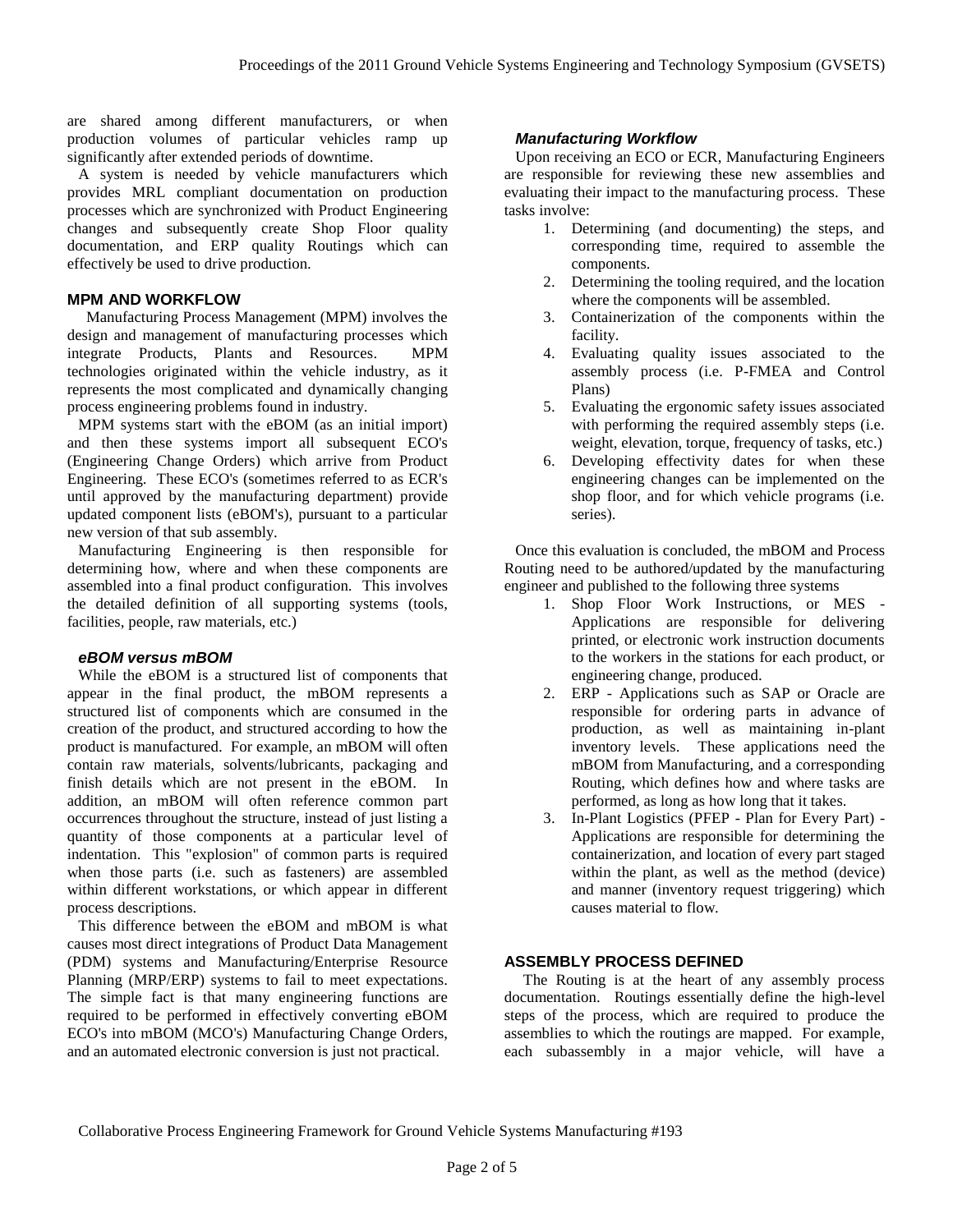corresponding Routing which defines the major tasks necessary to produce that sub assembly. The major tasks in a Routing are called Operations, and they represent a list of tasks, called Activities, which define the tasks that an operator will perform at a workstation. As such, the amount of tasks which can be assigned into an Operation is limited to the summation of the Activity times for those tasks being less than or equal to, the available time for the operator to perform the work - also referred to as the assembly line's TAKT time. Essentially, the time for an Operation will equal that operator's Cycle Time.

Activities are the heart of all MPM systems, as they represent the smallest defined amount of work that could be re-assigned to a different individual, and station. Activities have all of the following properties:

- 1. Consume Parts (i.e. parts are not directly assigned to Operations, they are assigned to Activities which get assigned to Operations to be performed at a station).
- 2. Tooling required, including tooling attributes such as Torque values.
- 3. Work Instructions which define how the Activity is to be performed.
- 4. Quality and Ergonomic Assessments.
- 5. Time (either observed times, expected times, or calculated times).
- 6. Precedence to other Activities (i.e. what are the immediate required predecessor Activities)..
- 7. Steps or Elements are lower level tasks that define the individual work to be performed in completing the activity (i.e. walk to container, pickup part, attach part to bracket, etc.). Note that none of these steps could be separated from the Activity.

Therefore, from the perspective of the Manufacturing Engineer, the Process Routing consists of four distinct levels (Routing, Operation, Activity and Element or Step). This definition is critical to the underlying structure of an MPM process model which is now typically represented wtihin an XML file. It is this Process Model, often referred to as a BOP (Bill of Process) which forms the backbone of information that can drive the creation of the MRL DoD Deskbook, and also be exported to all downstream operational applications (i.e. ERP/MRP, Shop Floor Instructions/MES, and PFEP/InPlant Logistics).

# **RELATING PRODUCT & PROCESS TO THE PLANT**

Perhaps the most critical aspect to the definition of the BOP in the context of a Process model to be used by the DoD Deskbook is the ability for the BOP to be the basis from which companies can quickly and accurately react to

major production volume changes, and/or transfer production from Plant-to-Plant, or Manufacturer-to-Manufacturer. Essentially, the BOP represents the body of knowledge about how the vehicle is manufactured, just as the mBOM is the body of knowledge about the components, that go into that same vehicle. Unfortunately, since the BOP represents a significantly larger, and more complicated data model than the mBOM, it is often, re-created, by hand, and at great expense in terms of time, money and manpower, each time the vehicle is produced in a different plant, by a different vendor, or at a different time. In addition, the lack of a common format, or transfer method, for this information, means that it is difficult to transfer this information between organizations in a usable and meaningful way. While the MRL DoD Deskbook defines the type of information required by vendors, it lacks sufficient definition in how this data was formatted, and relationally structured.

The approach outlined in this paper seeks to clarify these terms and relate them in a manner that it has maximum leverage between the required aforementioned applications.

### *Assembly Line Balancing*

Just as the Activity is the most critical data element in the BOP model, then Assembly Line Balancing represents the most critical application which acts on the BOP Activities.

The goal of a Line Balancing application is to assign Activities to Operators in Workstations, such that: [2], [3]

- 1. The assignments are valid
	- a. Activities respect precedence
	- b. Activities are within proper groups
	- c. Activities have required tools
	- d. Activities are in proper zones
- 2. The assignments are evenly distributed, such that the sum of Activities assigned to a worker is as close to line TAKT without exceeding it.

Therefore, the result of a line balancing analysis, is not just the assignment of Activities to Operators in Stations, but subsequently, the assignment of the Tools and mBOM Components, as well as, Ergo Studies, Quality Studies and Shop Floor Instructions which are directly associated to those Activities.

In short, an engineer can simply import into a new factory (or even an existing factory re-designed for a larger production volume), a BOP and corresponding mBOM, then complete the line balancing analysis, and automatically transmit it to the downstream processes (MRP/ERP, Shop Floor/MES and PFEP/InPlant Logistics) without human intervention. So what used to take a team of engineers several months to perform and pilot, can now be accomplished by just a few engineers in a few weeks,

Collaborative Process Engineering Framework for Ground Vehicle Systems Manufacturing #193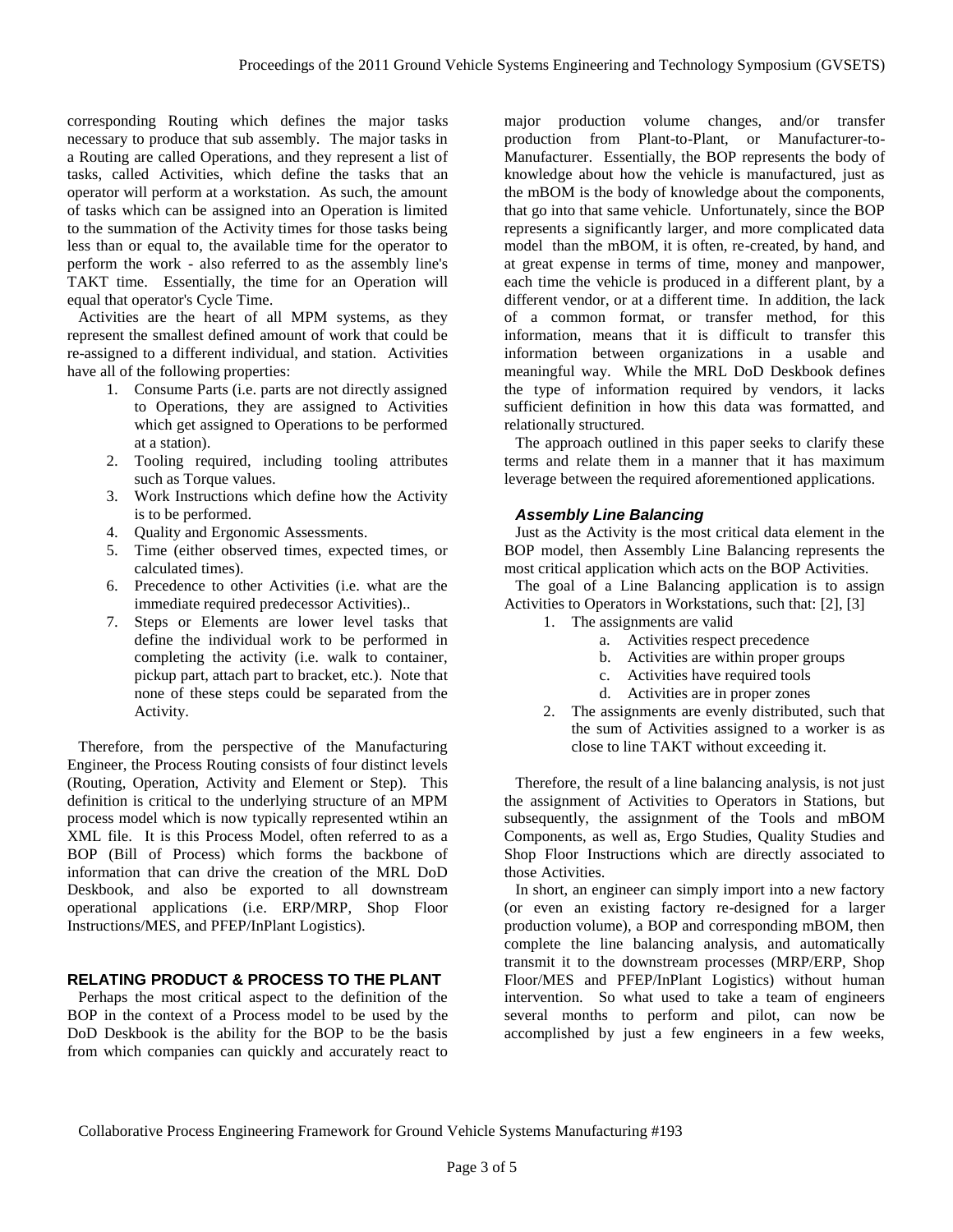provided that their mBOM and BOP are in synch with the latest eBOM and ECO's.

In an actual situation, an engineer was able to import a BOP for a military trailer and develop a new process line in a new facility (complete with detailed worker instructions part and tool assignments for each station) in less than 1 hour. Direct quote below:

"This rebalance, that would previously have taken six weeks, was accomplished in a half hour! " Not only were the tasks reassigned properly, but, all the tool locations, part locations, work instructions, and JDE routings were updated."

# *Configured Process Engineering*

A critical aspect of the BOP data model is the fact that Process Routings are configured, just as products are configured "but differently".

In the BOP model, an Activity contains both Global and Local attributes, and is shared within many operations and across several Routings. The Global attributes are the Activity's description, shop floor instructions, process time, ergonomics analysis, safety and quality assessments, whereas Local attributes include the specific parts consumed, tools required and even part finish codes. Essentially, the Local attributes are related to the reference of that activity within a particular Model or Option available within a Routing.

In fact, the entire presence or absence of an Activity within a Routing is determined by the Option code list for a specific Model of vehicle. In this way, one process Routing is authored for an entire vehicle family, and then simply configured according to a Platform Code (i.e. model code with option list) into a specific Routing that would define the process for a specific vehicle serial number produced. In this way, one BOP process routing could define an infinite set of vehicle Processes, and be used to generate their associated shop floor work instructions and part kitting requirements.

Configured Routings are critical, because they allow for the maximum re-use and referencing of the fundamental process knowledge. Using configured Routings, it is justifiable to invest in documenting the detailed information needed to drive so many down-stream applications and workflows.

## **MPM AND ERP - WHY THEY ARE DIFFERENT**

 The trend for many large assembly plant organizations to try and represent the entire BOM and Process Routing within their ERP system (such as SAP or Oracle). In this way, it is assumed that the BOP becomes irrelevant, because everything is in one database structure. Unfortunately, this architecture has not proven successful in:[4]

- 1. achieving the portability of the necessary BOP information to critical analytical applications (such as line balancing), or across other plants and organizations who will be using different ERP environments.
- 2. While all MRP-II and ERP systems define Routings and Operations, few systems define the sub-tasks of Activities, Elements and Steps, as these objects create a significant amount of data requirements, user interface needs and analytical functionality. This means that process engineers are continuously aggregating and entering these detailed process objects in Excel without any electronically managed workflow. In short, the information between these applications is often inaccurate and out-of-date.
- 3. driving configured process generation. As such, the process information in ERP is either very high level, or the detailed task data is very redundant to maintain, and also inaccurate and out-of-date. This problem is greatly amplified when effectivity dates are used to time-in, and out, process objects.
- 4. providing an MS Excel-like interface that engineers have become dependent on. In short, engineers forced to manage processes within ERP, are doing the majority of their work in Excel and trying to copy-and-paste between those environments, simply because Excel is well suited to the mass-editing of redundant non-relational data, and ERP systems are incapable of establishing the meaningful Activity-based relationships available within MPM.

Collaborative Process Engineering Framework for Ground Vehicle Systems Manufacturing #193